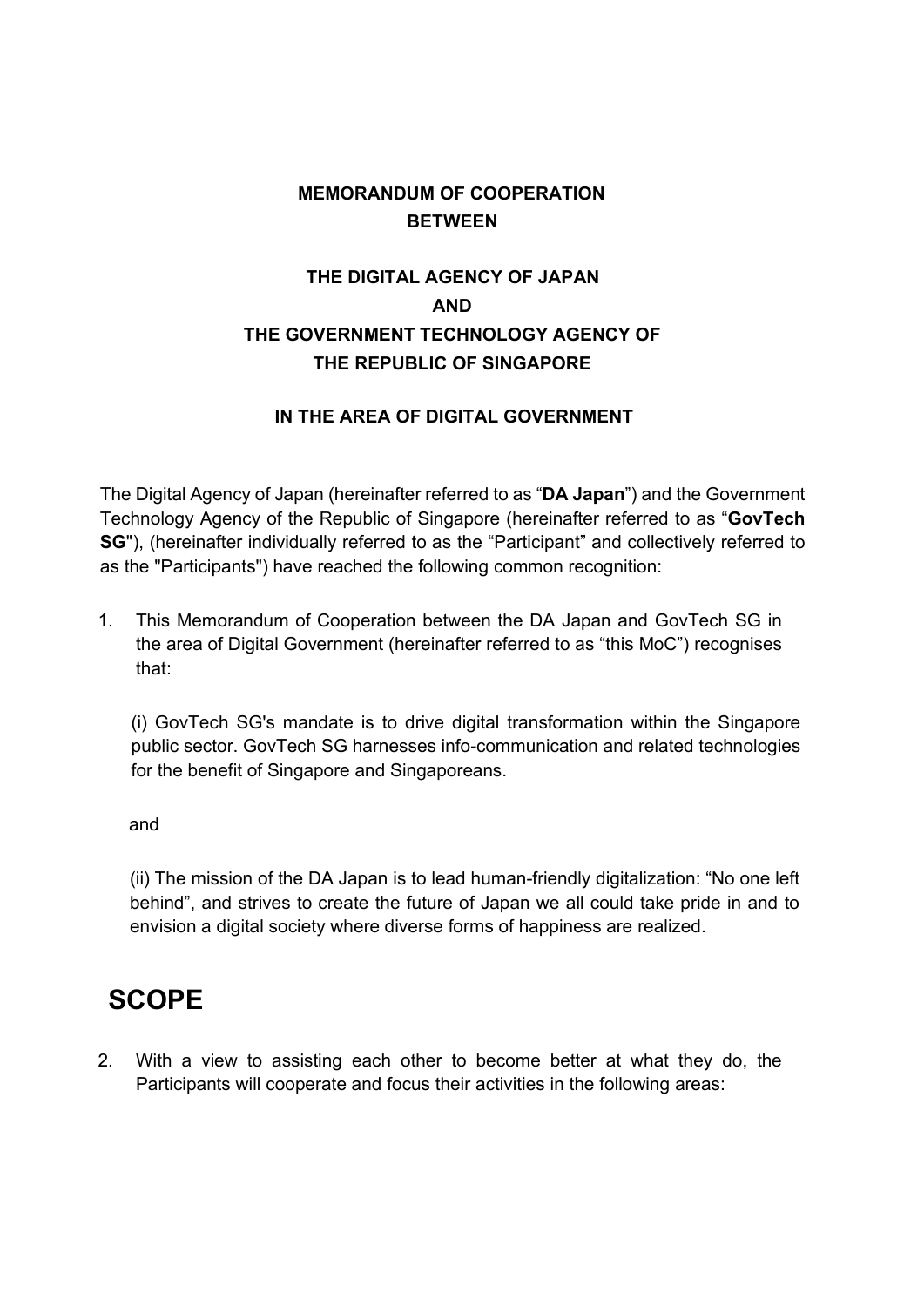(i) sharing their respective experience in developing the digital government experience – such as in the areas of artificial intelligence, cloud services, cybersecurity, digital identity, inclusive design, Data Free Flow with Trust (DFFT), Web 3 etc.;

(ii) building capabilities by sharing of skills and co-organising training courses, programmes and workshops;

(iii) fostering collaboration by organising meetings between senior leaders of each Participant and jointly publishing a Singapore-Japan digital government report; and

(iv) supporting each other's digital government events.

#### **PRINCIPLES**

3. The Participants endeavour to work towards and conduct their activities based on the principles of:

(i) having a user-centric design – designing digital government services to serve the needs of citizens and businesses;

(ii) supporting open, inclusive and transparent government – including promoting open standards and open-source technology; and

(iii) supporting accessible services for all.

## **PUBLICITY**

4. The Participants will work jointly on any announcement or communication to the media or public relating to or in connection with this MoC. No Participant will release any such announcement or communication without the prior written consent of the other Participant.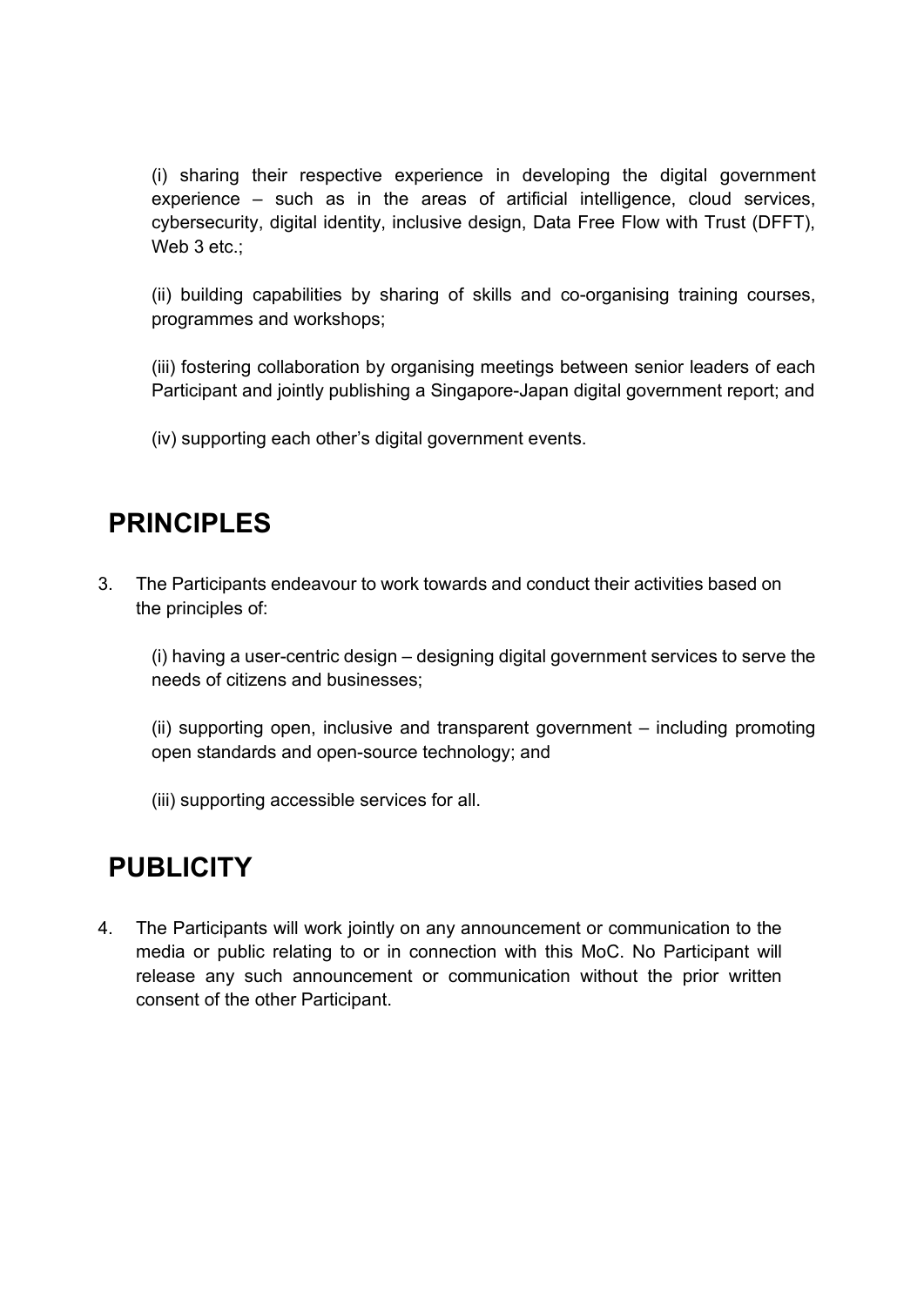# **COSTS AND EXPENSES**

5. Unless otherwise decided by the Participants in writing, all costs and expenses incurred by a Participant in relation to or in connection with this MoC will be borne solely by the Participant that incurred such costs and expenses.

# **CONFIDENTIALITY**

6. The Participants confirm that any information exchanged between them in connection with or relating to this MoC, or any information provided by one Participant to the other Participant that is by its nature confidential or marked as being confidential, will be kept confidential and will not be disclosed or given to any third party by the Participant receiving such information without the prior written consent of the Participant that supplied the information.

# **NO LEGAL EFFECT**

7. The Participants acknowledge that the paragraphs of this MoC represent their common intentions. This MoC does not and is not intended to create or impose any legal obligation (whether internationally or otherwise) or liability of any kind on either Participant.

## **DISPUTE RESOLUTION**

8. In the event of any dispute arising under this MoC, the Participants will resolve such dispute amicably by mutual negotiations and discussions conducted in good faith without reference to any court or tribunal.